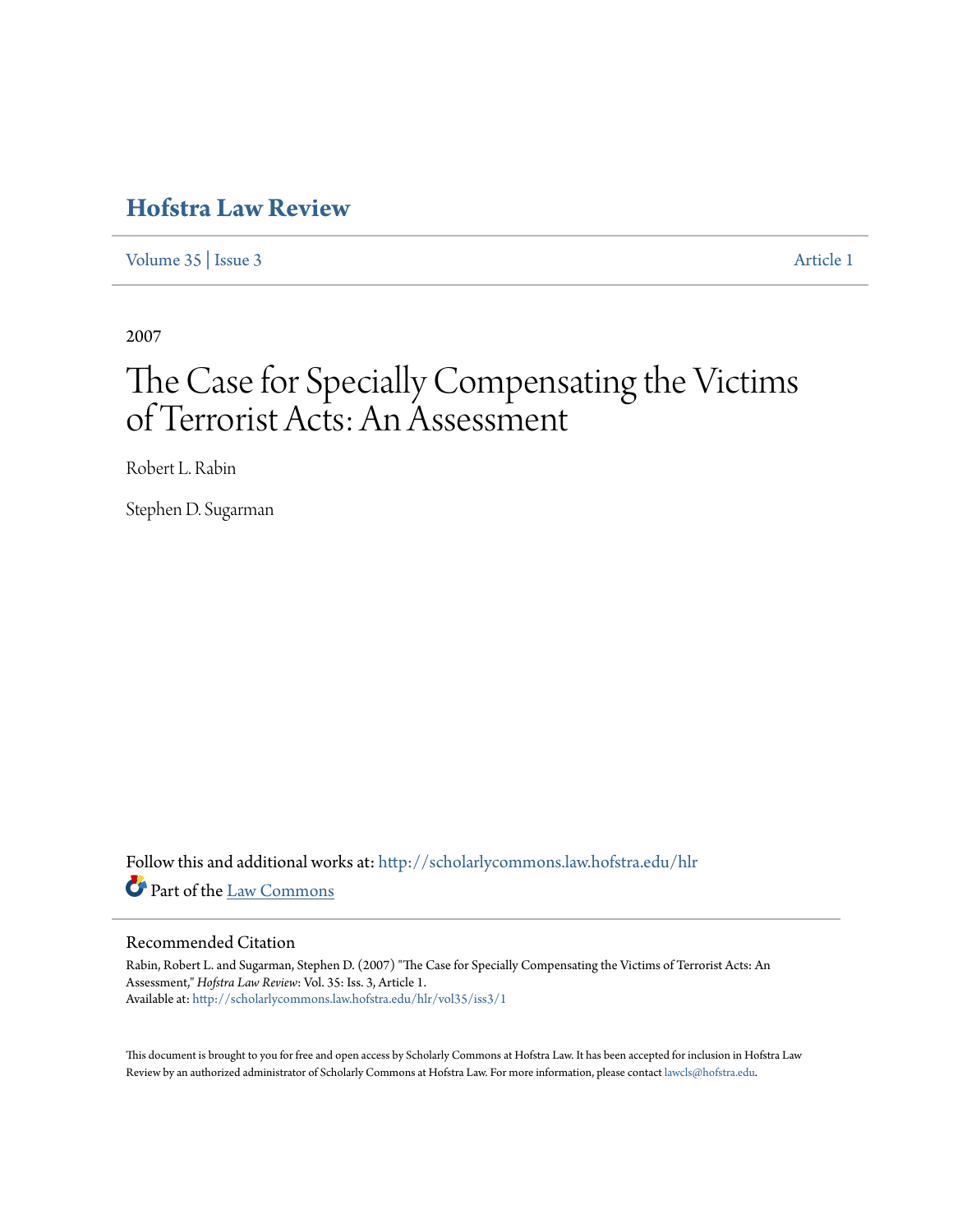# **HOFSTBA JAW REVIEW**

Volume 35, No. 3 Spring 2007

## THE **CASE** FOR **SPECIALLY COMPENSATING** THE VICTIMS OF TERRORIST ACTS: **AN ASSESSMENT**

*Robert L. Rabin\* & Stephen D. Sugarman\*\**

#### I. INTRODUCTION

It is a bleak fact of life that the overriding political focal point of this still-young century has been terrorist activity. For the United States, of course, the defining moment was **9/11.** In many parts of the third world, terrorist mayhem has become the salient feature of everyday life. The specter of it haunts this country, as well: How long will the current reprieve on the home front last? If terrorism on our soil is to recur, will it be a series of smaller acts or another catastrophic event? What additional measures should be taken to try to assure a quiescent domestic life, let alone turn the tide elsewhere? These questions raise profound issues of constraints on civil liberties, deployment of the armed forces, and diplomatic initiatives that are a staple of current political commentary.

As long-time participants in the policy debates over schemes for compensating personal injuries, we set our sights on a far narrower, but nonetheless critical, component of the effort to comprehend and deal wisely with the ramifications of a world roiled by the prospect of continuing terrorist activity. In light of the daunting possibility of terrorists striking again on the home front, what special measures, if any,

<sup>\*</sup> A. Calder Mackay Professor of Law, Stanford Law School.

<sup>\*\*</sup> Roger J. Traynor Professor of Law, Boalt Hall, School of Law, University of California, Berkeley.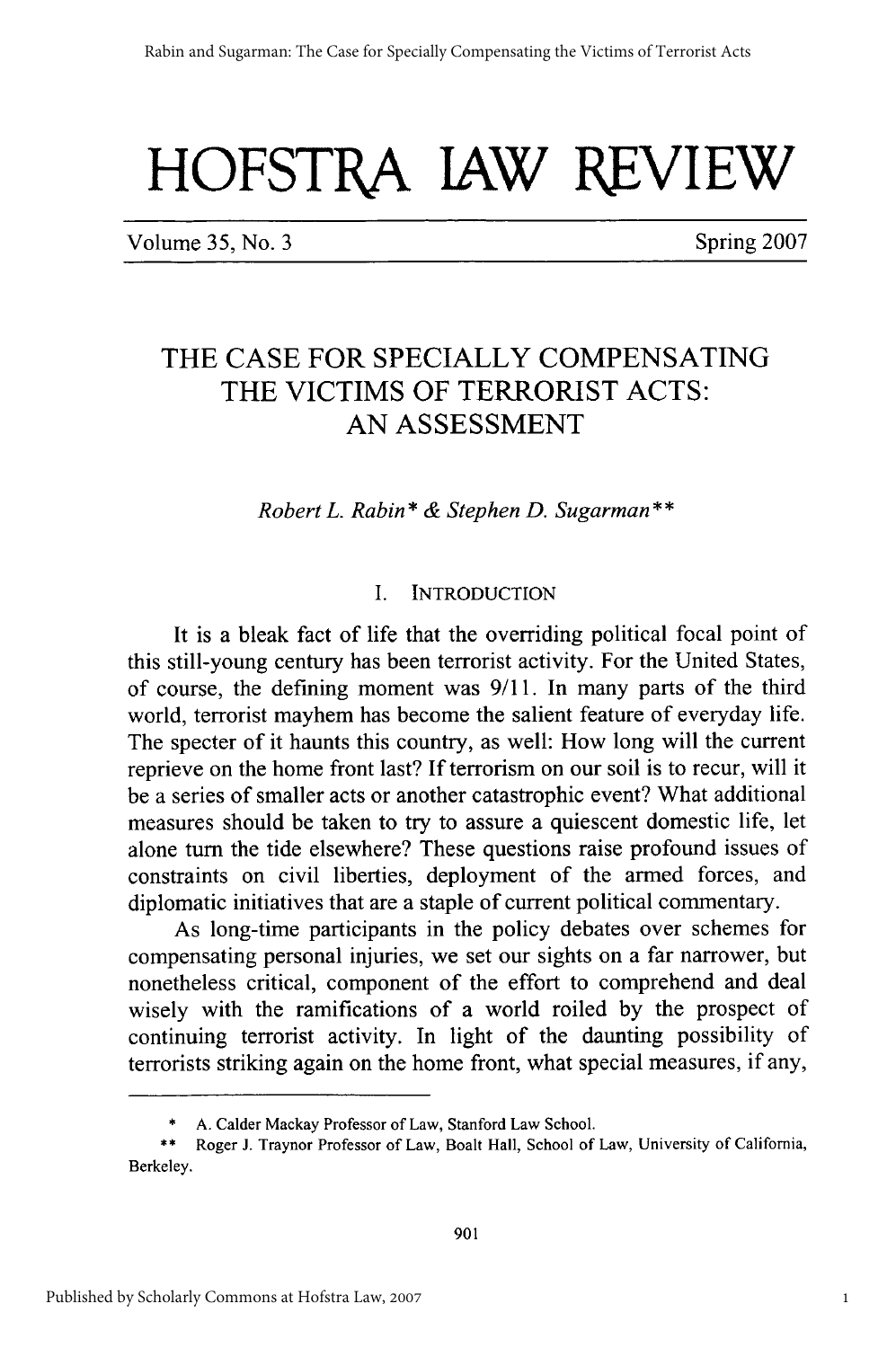#### *HOFSTRA LA W REVIEW*

902

should be taken to assure compensation to their unwitting victims? Our focus here is on those maimed or killed **by** terrorism and not on the property damage and business interruption that terrorism can also bring about.'

The starting point for any discussion of the compensation of these victims (and their survivors), we believe, is an appreciation of the baseline arrangements our nation has in place for those killed or seriously injured, regardless of cause. First, there is tort law, which permits victims and their survivors to sue their assailants for money damages. **Of** course, in the usual case, an individual terrorist will either not be captured, or even if so, will have woefully insufficient assets to satisfy any tort judgment that might be awarded against him for his heinous act. Hence, claimants looking to sue will almost inevitably be searching for a second best, but deep-pocket, defendant. That is likely to be a large or well-insured corporation or branch of government, which arguably should have prevented the terrorist  $act<sup>2</sup>$ . After all, even if the terrorists themselves are most blameworthy, it is easy to see how victim survivors can become especially incensed if they conclude that "our people" should have kept this outrageous event from happening.

To be sure, actually succeeding through recourse to tort remedies is fraught with hurdles. Proving that a firm or agency of government was actually at fault and that safer conduct would have actually prevented the harm is far easier to plead than to prove. Moreover, government defendants generally enjoy immunity in tort from challenges to discretionary acts or policy choices that are claimed to have been unreasonable. $3$  Yet, sometimes this approach succeeds, as it did, for example, against Pan American Airways with respect to the terrorist

**<sup>1.</sup>** Some of our earlier work that is relevant to the ideas developed here includes Robert L. Rabin **&** Suzanne **A.** Bratis, *United States, in* **FINANCIAL COMPENSATION** FOR **VICTIMS** OF **CATASTROPHES: A** COMPARATIVE **LEGAL** APPROACH **303** (Michael Faure **&** Ton Hartlief eds., **2006);** Robert L. Rabin, *The Renaissance of Accident Law Plans Revisited,* 64 MD. L. REV. **699 (2005)** [hereinafter Rabin, *The Renaissance];* Robert L. Rabin, *The September 11th Victim Compensation Fund: A Circumscribed Response or an Auspicious* Model?, **53 DEPAUL** L. REV. **769 (2003);** Robert L. Rabin, *The* Quest *for Fairness in Compensating Victims of* September *11,* 49 **CLEV. ST.** L. REV. **573** (2001); Stephen **D.** Sugarman, *Roles of Government in Compensating Disaster Victims,* **ISSUES IN LEGAL** SCHOLARSHIP, **2007,** art. **1,** http://www.bepress.com/cgi/ viewcontent.cgi?article= 1093&context=ils.

<sup>2.</sup> Financiers of the terrorists are also plausible defendants, but gaining access to assets of those who were part of the terrorist conspiracy can be difficult to achieve.

*<sup>3.</sup> See* United States v. Gaubert, 499 **U.S. 315, 322 (1991)** (discussing the government's immunity from tort liability under the Federal Tort Claims Act when the claim is "based upon the exercise or performance or the failure to exercise or perform a discretionary function or duty on the part of a federal agency or employee of the Government" (quoting **28 U.S.C. §** 2680(a) (2000))).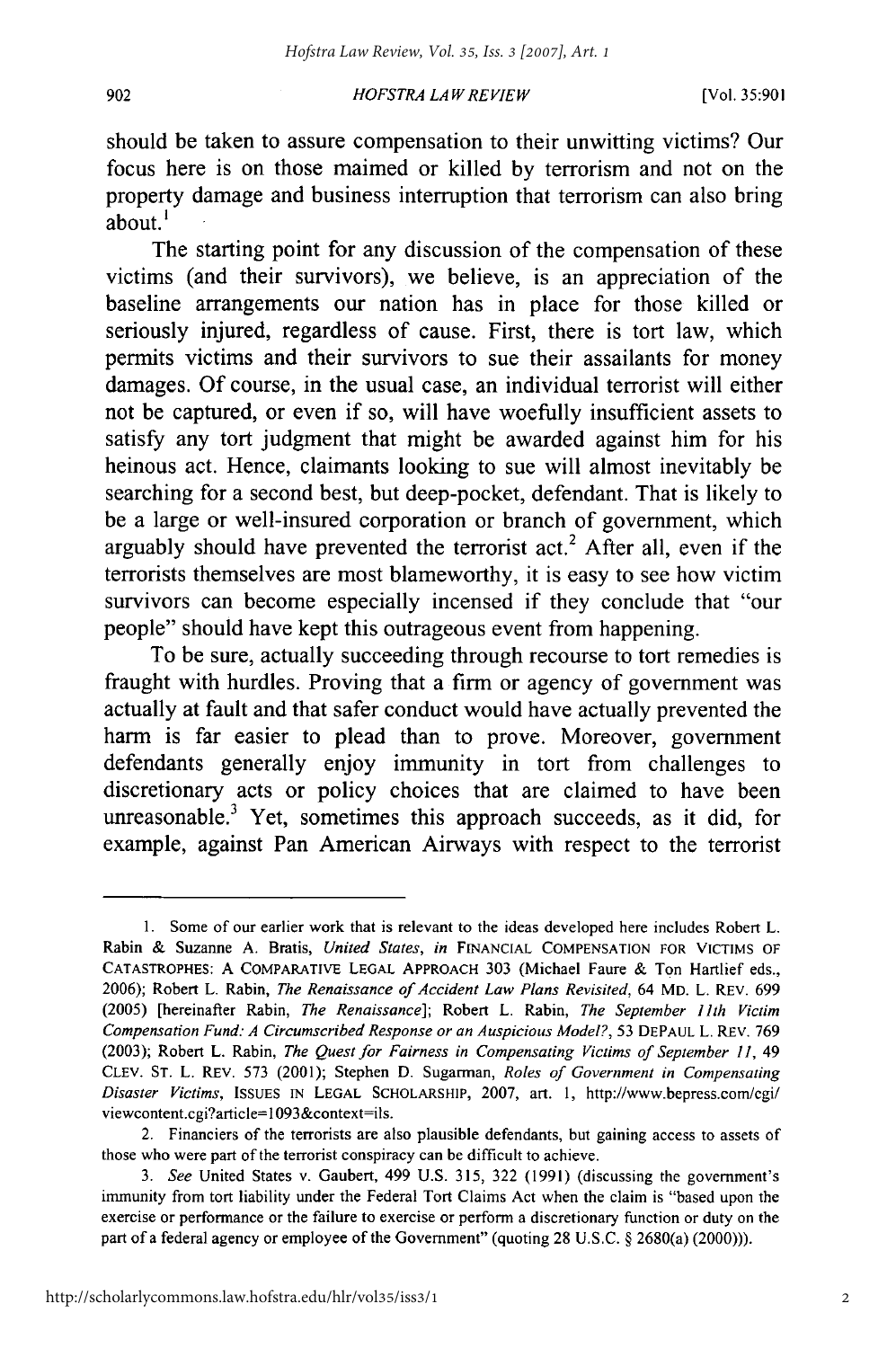#### *COMPENSATING THE VICTIMS OF TERRORIST ACTS*

bombing over Lockerbie Scotland, in which Pan Am was found to have been grossly negligent in allowing the explosives on board.<sup>4</sup>

In addition to tort liability, several other social welfare programs exist that are designed to deal with income replacement needs and the payment for necessary medical care when people are badly injured or killed. Most fundamentally, Social Security provides survivor benefits to dependents of anyone who, before death, had a sufficient work history to be considered "insured" under the program.<sup>5</sup> As a result, sums related to the victims' past wages will be paid to minor children, surviving spouses who care for them, as well as to elderly surviving spouses.<sup>6</sup> Moreover, if the terrorist victim lives, but is fully disabled, Social Security will also pay wage-related disability benefits and Medicare will cover medical expenses, again provided that the victim had the requisite work history at the time of the terrorist attack.<sup>7</sup>

Beyond these mandatory government programs, many families voluntarily opt to purchase life insurance on the life of a family breadwinner and/or long-term disability insurance against the risk that a breadwinner will be fully disabled. Furthermore, when a victim is killed or harmed while in the course of employment (most easily illustrated for these purposes with regard to first-responders who are killed or badly injured while coming to the rescue of terrorist victims), workers' compensation benefits will also be available. Finally, many states have so-called "victims of violent crimes" schemes that normally would be activated with respect to victims of terrorism. Yet it should be emphasized that these latter plans are often badly under-funded and only provide minimal benefits to eventually-successful claimants.

Hence, one policy option is to leave victims of terrorism to whatever they might obtain from these baseline, or default, systems. Or to put it differently, we ask on what basis, if any, should terrorist victims be singled out for different treatment? Is there something about being victims of terrorism that should entitle them and their survivors to be treated better than they would be by Social Security, victims of violent crimes schemes, and the like? Is there something about tort law's

**2007]**

*<sup>4.</sup> See* Pescatore v. Pan American World Airways, Inc., 887 F. Supp. 71, 72 **(E.D.N.Y.** 1995) (upholding a jury verdict awarding \$19,059,040 in damages on a wrongful death claim for Pan American Airways' willful misconduct).

*<sup>5.</sup> See* 42 U.S.C. § 402(d)-(f) (2000) (providing benefits to surviving children, wives, and husbands).

<sup>6.</sup> *Id.*

*<sup>7.</sup> See* 42 U.S.C. § 423(a) (2000 & Supp. 2004) (providing benefits to individuals under "disability," as defined by the Act); 42 U.S.C. § 426(b) (2000 & Supp. 2004) (providing hospital insurance benefits to qualified individuals).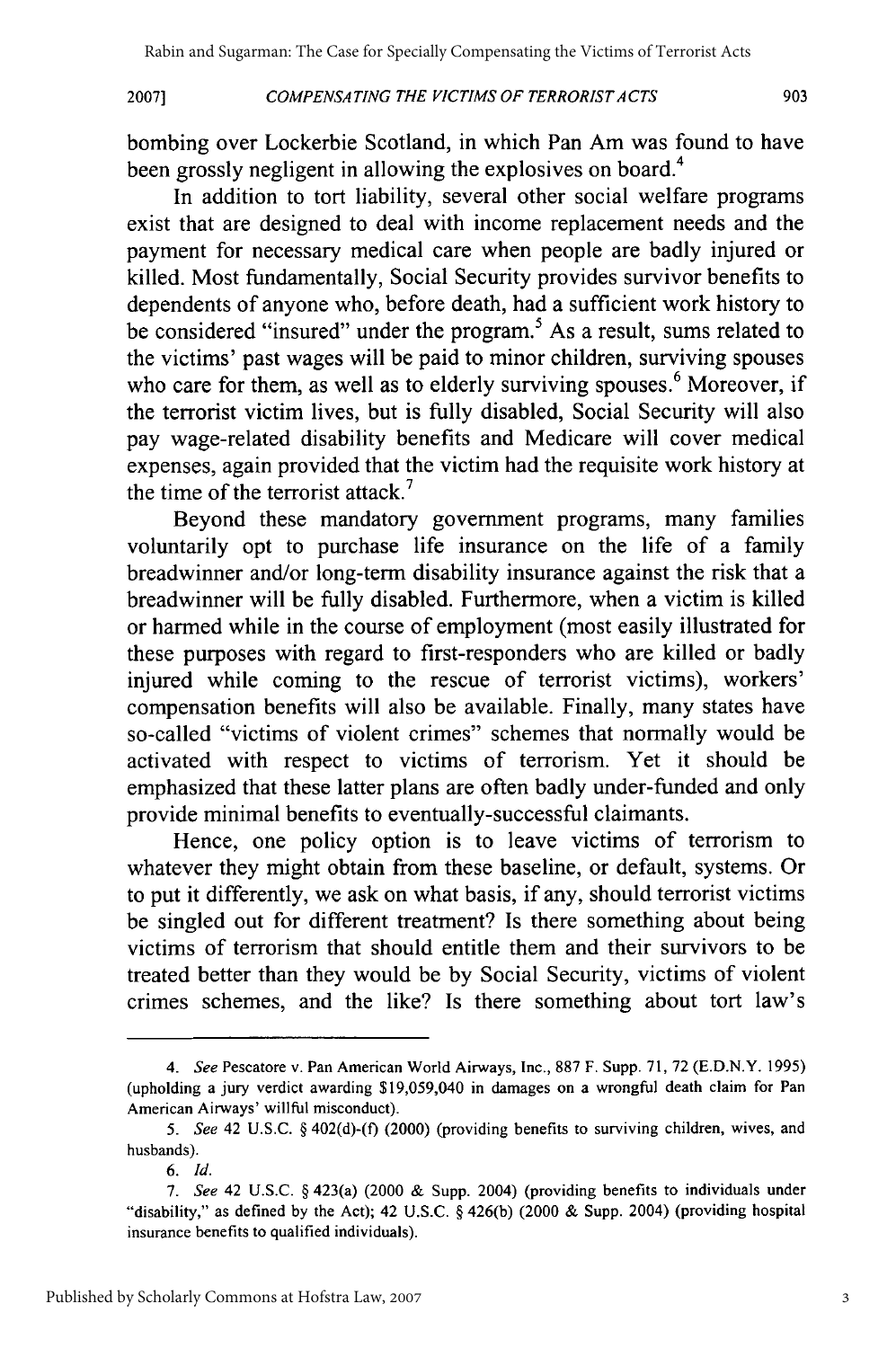#### *HOFSTRA LAW REVIEW* 904 [Vol. **35:901**

application, or non-application to the terrorist setting, that makes a special compensation scheme appropriate for victims of terrorism?

In addressing these questions, it seems to us that there are two basic alternatives to the default solution. One would involve the creation, ex ante, of an ongoing victim compensation fund in anticipation of the occurrence of future terrorist acts. The other would involve the ad hoc creation of a fund established after the occurrence of a terrorist event to retrospectively provide compensation to victims. Israel and Northern Ireland are examples of countries with longstanding experience with terrorism, which have adopted legislative schemes of the first sort. In the United States, the 9/11 Victim Compensation Fund is an example of the ad hoc retrospective approach.

We will proceed by offering some comments on the 9/11 Fund itself, setting it in the context of other American compensation schemes that arose out of concerns about the appropriateness of having injury victims seek compensation through tort law. Next, we will consider, in turn, the ex ante and ex post options for addressing the claims of terrorist victims. Finally, we will return to the default systems described briefly above, raising the question of whether they offer in all-or mostcircumstances the most sensible approach to dealing with future incidents of personal injury from terrorist acts.

#### II. A RETROSPECTIVE LOOK: WHAT MADE THE 9/11 FUND UNIQUE

Drawing on prior European experience, workers' compensation laws came into effect in the United States in the early years of the twentieth century at a time when tort claimants were having limited success following the death or serious injury of a worker arising from an on-the-job accident. Doctrinal hurdles, procedural burdens and more left many workers or their widows and children destitute. One of several employment-related legislative achievements of the Progressive Era, workers' compensation plans (adopted state-by-state rather than nationally) assured families at least some financial support in cases of injury or death from work accidents.

Today, these laws generally provide injured workers with income replacement of two-thirds of lost wages, up to a moderate monthly ceiling, plus the payment of related medical expenses. Unlike tort law, these schemes do not generally provide benefits for non-economic loss (pain and suffering).<sup>8</sup> Beyond payments for injuries, workers'

<sup>8.</sup> Arguably, one exception arises from the fact that workers' compensation plans in many states treat specified permanently disabling injuries (like loss of an eye or loss of a leg) as very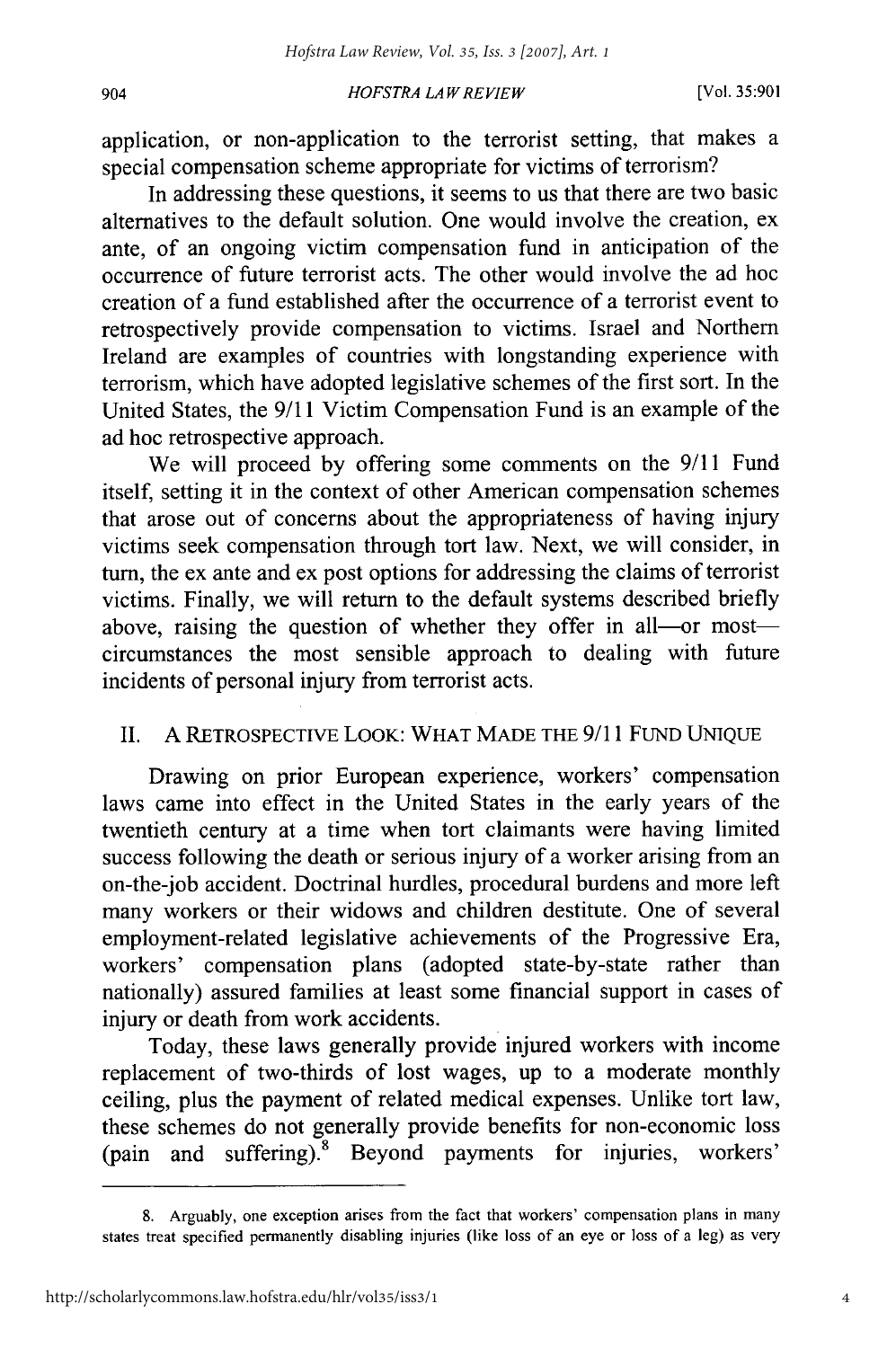#### **2007] COMPENSATING THE VICTIMS OF TERRORIST ACTS** 90:

compensation lump-sum benefits are paid to the survivors of a worker killed on the **job,** with the actual amounts provided varying considerably from state to state.

To be sure, workers' compensation benefits are considerably less generous than those provided to successful tort claimants. Yet, the awards come with important advantages: they are reasonably promptly provided and without the necessity of any showing of employer fault. Two further points about workers' compensation need additional emphasis here. Most strikingly, in the United States these benefits substitute for the right to claim in tort. **By** contrast, the typical European rule allows victims both to claim workers' compensation benefits and sue in tort, although they are not able to recover again in tort for the benefits they already obtained.<sup>9</sup> Notably, as well, workers' compensation came into play in the United States before the now-existing Social Security system was enacted (in the 1930s) and before our current employer-based health insurance scheme was developed (largely in the 1940s and  $50s$ .<sup>10</sup> Nowadays, that often means that an injured or killed worker's family can access an overlapping set of benefits with the various plans having complex rules of coordination among them.

Starting in the 1960s, tort law's failings with respect to auto accidents became evident to many. Auto insurance seemed expensive, all the more so when it was revealed that more than half of the premium dollar was diverted to the payment of administrative costs-most importantly legal expenses. Many tort claims seemed to take forever to settle. Jury awards appeared to vary wildly for the same injury. More than a quarter of auto accident victims received nothing from the tort

rough proxies for specific periods of disability. The result of those schedules is to give some injured workers with a listed work injury more (or less) money than an individualized wage-replacement commitment would provide.

*<sup>9.</sup> See, e.g.,* Laura Salvatori, Alessandro Santoni **&** Darren Michaels, *Asbestos: The Current Situation in Europe,* ASTIN, at 5, 2003, http://www.actuaries.org/ASTIN/Colloquia/ Berlin/Salvatori\_Santoni\_Michaels.pdf (noting that "[i]n the Netherlands victims of occupational diseases are compensated through various health and disability insurance programmes where both work related and non work related claims are covered. In addition they can sue their employers.... In Italy it is [also] possible to claim workers' compensation and sue the employer.").

<sup>10.</sup> *See* W. Eugene Basanta, *Consumer-Driven Health Care: Legal and Policy Implications,* 28 J. LEGAL MED. 1, 2 (2007) (noting that the employer-based health insurance system was fashioned in the 1940s and 1950s); Patricia E. Dilley, *The Evolution of Entitlement: Retirement Income and the Problem of Integrating Private Pensions and Social Security,* 30 LOY. L.A. L. REV. 1063, 1101 (1997) (noting that "the Social Security system [was] enacted in **1935** and 1939"); Paul Raymond Gurtler, Comment, *The Workers' Compensation Principle: A Historical Abstract of the Nature of Workers' Compensation,* 9 HAMLINE J. PUB. L. & POL'Y 285, 285 (1989) (noting that "most of our nation's compensation laws were passed **by** individual state legislatures between 1911 and 1920").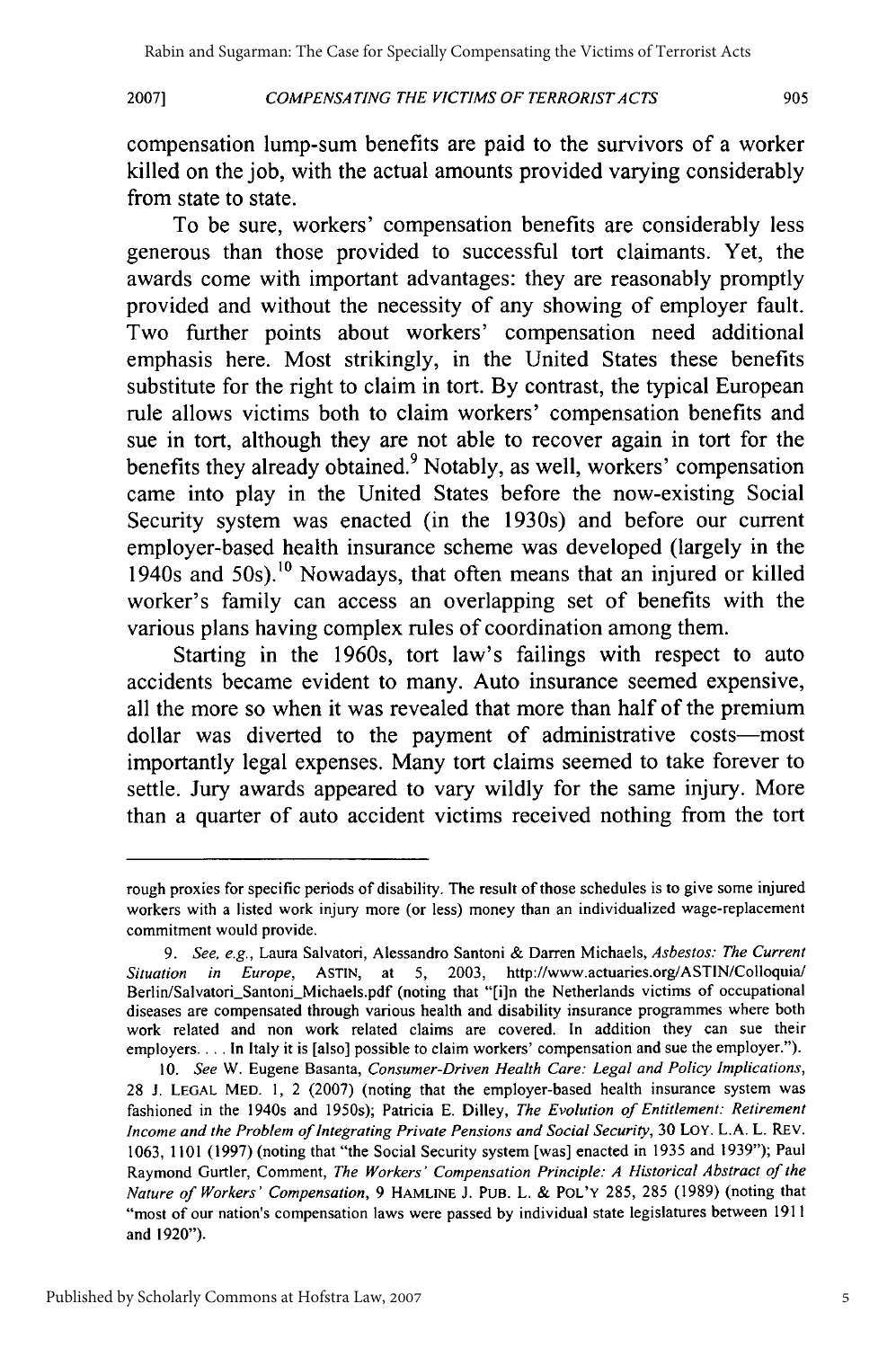#### *HOFSTRA LA W REVIEW*

906

system because they were hurt in a single car accident or because no one was at fault. Others received nothing or sharply reduced compensation because the careless driver was uninsured or underinsured or because the victim was also at fault.

Auto no-fault compensation schemes were promoted as a cheaper and better alternative. In the 1970s, Quebec enacted a complete substitute for tort law for auto accidents, broadly analogous to workers' compensation but with more generous benefits both in terms of noneconomic loss payments for seriously injured victims and higher wage replacement rates of a higher level of earnings.<sup>11</sup> But in the United States, no comparable scheme ever took hold. Some states adopted addon plans that provided very modest benefits to victims and allowed those who were not satisfied to sue, as ever, in tort.<sup>12</sup> Somewhat more ambitious plans were adopted in Michigan and New York, most notably, where minor accident victims were precluded from recovering for pain and suffering in tort—and where more generous no-fault benefits were provided to cover income loss (again, with relatively modest monthly ceilings) and medical expenses.<sup>13</sup> These "modified" plans had the effect of taking a large share of the small cases out of the tort system, but leaving the serious injury cases to tort law.

In the 1980s, product liability claims against vaccine drug makers threatened to leave America without a supply of what the public health community viewed as essential childhood vaccines. To deal with the concern that tort law was driving pharmaceutical companies from this business, Congress adopted a Childhood Vaccine Compensation Plan.<sup>14</sup> Children who displayed certain serious harm symptoms shortly after being vaccinated for one of the designated diseases were presumed to have been harmed by the vaccination (even though at times that was not actually the case). Their families could seek no-fault benefits under the compensation plan, which was designed to cover the child's related medical care plus a moderate level of assumed lost income if the child was expected to survive beyond age eighteen, the presumed age at which

*<sup>11.</sup> See* Gary T. Schwartz, *Reality in the Economic Analysis of Tort Law: Does Tort Law Really Deter?,* 42 UCLA L. REV. 377, 395 (1994) (noting that "[a]uto no-fault in the Canadian province of Quebec **...** provides unlimited benefits for out-of-pocket losses, and entirely abrogates tort liability for personal injury").

<sup>12.</sup> *See* Robert L. Rabin, *The Renaissance, supra* note **I** ("Add-on plans provide limited nofault benefits as an alternative source of compensation without adopting thresholds on access to tort.").

<sup>13.</sup> *See id.* (noting that "the New York plan replaced tort liability for the first \$50,000 in 'basic economic loss,' and excluded pain and suffering recovery as well").

<sup>14.</sup> *See* 42 U.S.C. § 300aa-1 to -34 (2000 & Supp. 2004).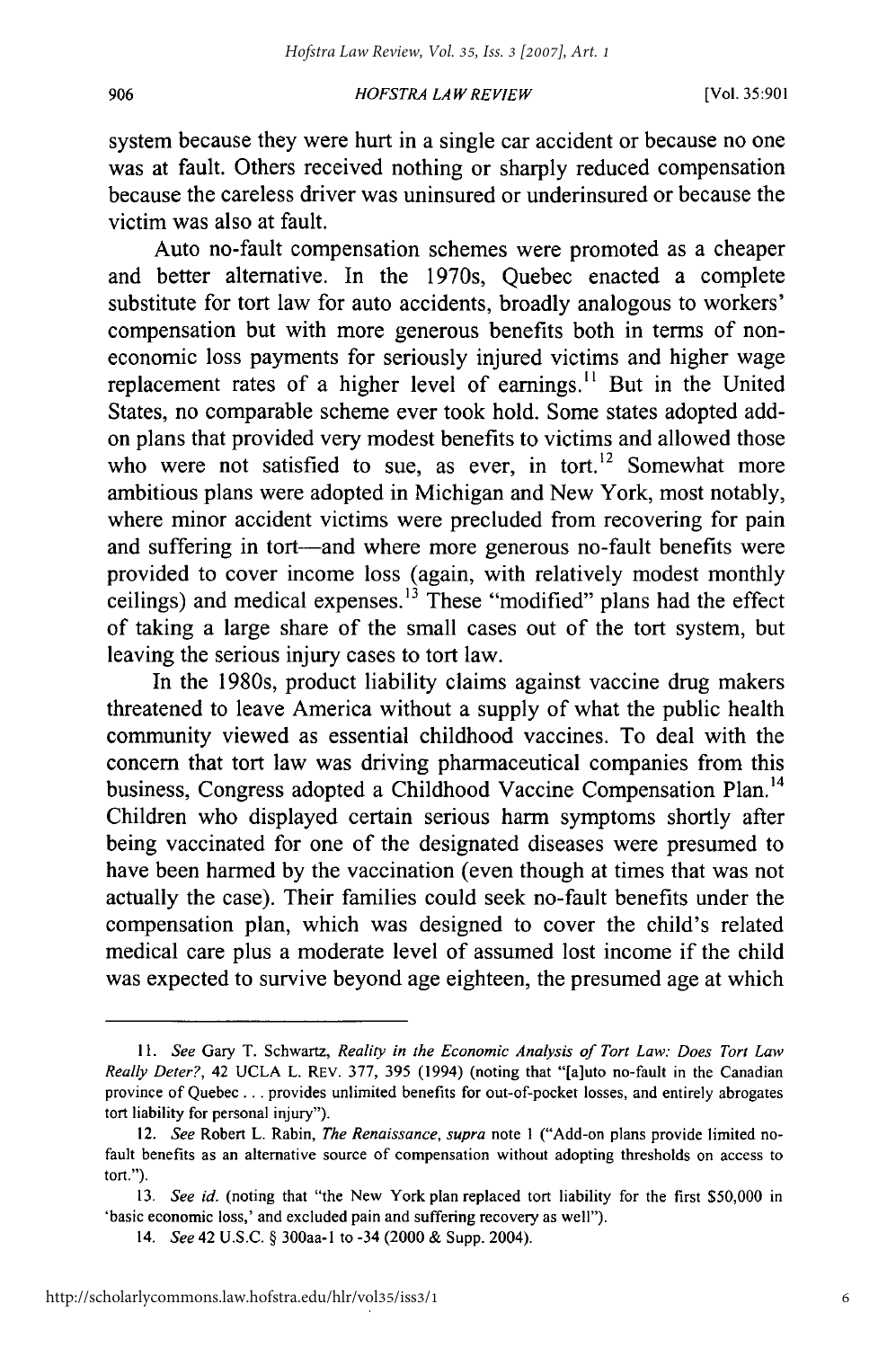#### COMPENSATING THE VICTIMS OF TERRORIST *ACTS* **2007]**

he/she otherwise would become a wage earner. In addition, the plan allowed for a payment of up to \$250,000 for non-economic loss. Unlike American workers' compensation schemes, this plan was not a compulsory substitute for tort claims. Claimant families could choose one claim route or the other; however, the tort route was narrowed by Congress, which imposed some doctrinal limits on tort claims that the most liberal states had not previously adopted.<sup>15</sup>

Against this background, the unique, as well as the especially generous nature of, the 9/11 Fund can be made clear. First, notice that the no-fault schemes already described are not "event-centered" singleincident plans. Rather, they are ex ante plans, designed in anticipation of a continuous future stream of injuries "arising out of" a given activitysuch as, accidents in the workplace, in the use of a motor vehicle, or in the administration of a childhood vaccine. As such, they constitute a form of social insurance against statistically predictable risk, not unlike such social insurance schemes as unemployment compensation or Social Security itself. By contrast, 9/11 was the quintessential once-in-alifetime disaster. Coming out of nowhere, the compelling question from a compensation perspective was whether to enact an ad hoc ex post scheme.

Second, note that the other plans have stable bureaucratic arrangements for processing claims-either through private insurers as in workers' compensation and auto no-fault plans or through a federal agency and the Court of Claims in the vaccine-related injury plan. By contrast, considerations of timeliness cut in favor of creating a singleadministrator type mechanism for the 9/11 plan that would promote efficiently getting regulations in place, benefits distributed, and the Fund dissolved with as much dispatch as possible. Hence, a Special Master was employed, a czar of sorts, with plenary authority over implementation of the scheme.

Third, the 9/11 Fund was *governmentally* funded rather than treated as a private cost of doing business (or engaging in a particular activity) as in the traditional schemes-for example funded by employers, motorists, or through a surcharge in the cost of childhood vaccines.

<sup>15.</sup> Other schemes might be added to this list. For example, the Black Lung program is, in effect, a federally adopted arrangement to assure workers' compensation-like benefits to coal miners suffering from certain occupational diseases. Somewhat different is the Price-Anderson Act (as amended), a federally-created advance arrangement set up to provide a fairly deep pocket of funding for victims of a serious nuclear accident (although the fund would not be nearly sufficient to pay for the harms that would occur were a Chemobyl-type accident to happen in the United States). The tort law limits of this scheme were thought necessary to get the electric power generating industry to embark on the building of nuclear power plants.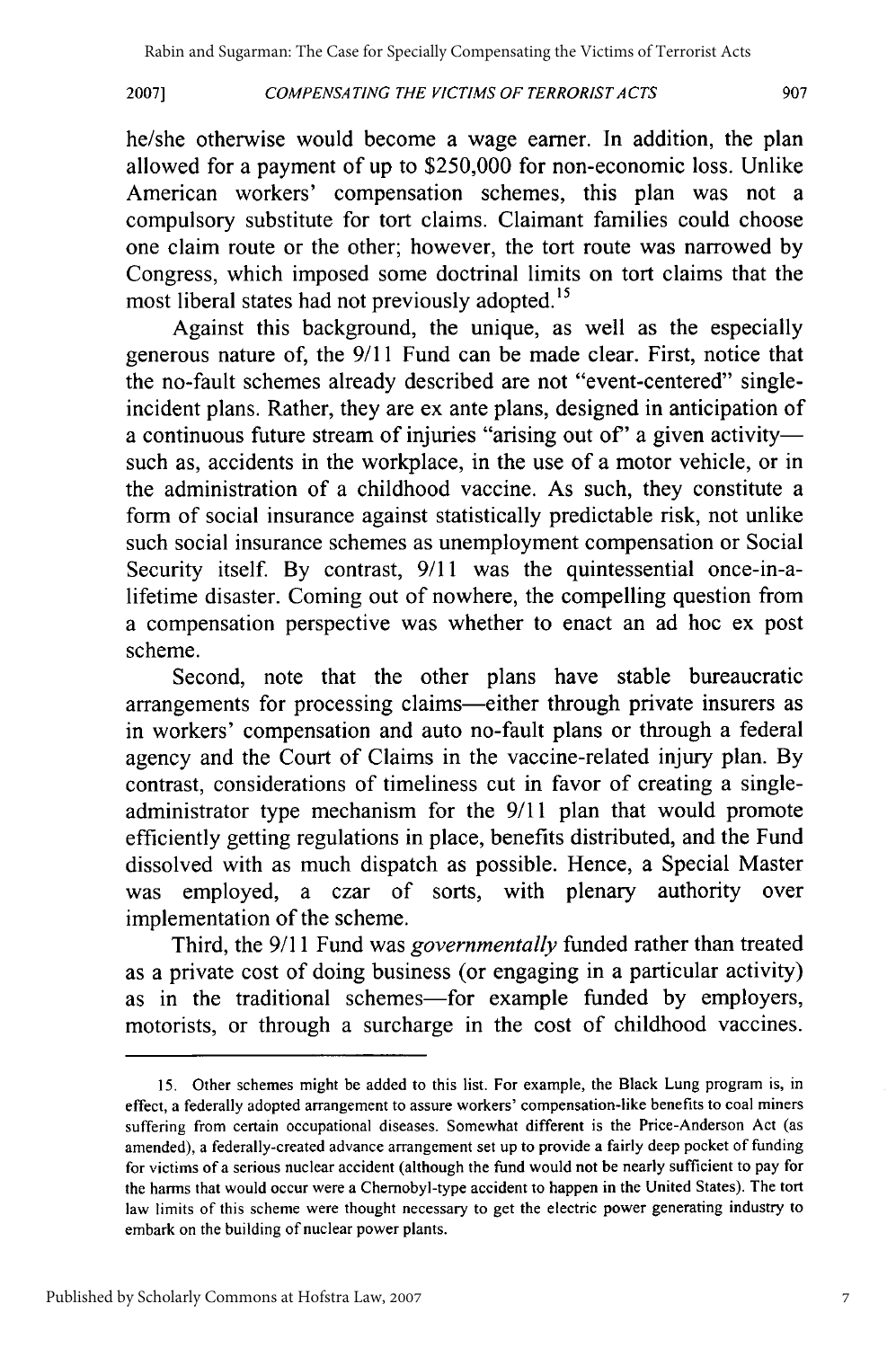#### 908

#### *HOFSTRA LA W REVIEW*

Moreover, funding of the 9/11 plan was open-ended so that the Special Master was not provided with any aggregate limit on the compensation that might be paid out to victims of the disaster.

Fourth, the degree of wage replacement provided for in the 9/11 plan was unprecedented. The statute itself implied complete wage replacement without a ceiling, including individualized prediction of future earning capacity—as contrasted, for example, with a two-thirds limit on a moderate level of wages which characterizes state workers' compensation laws.<sup>16</sup> Similarly, the statutory version of the Fund provided for open-ended recovery of intangible loss, although the Special Master's regulations adopted specific limits on benefits for noneconomic loss-\$250,000 for the survivors of every deceased victim, plus \$100,000 extra for every surviving spouse and minor child.

Fifth, on the other hand, by express provision of the enabling statute, the Special Master was required to reduce the award for wage replacement where the family had access to specific collateral sourcesmost importantly, to life insurance proceeds. This was something of an unprecedented cut-back. In workers' compensation, auto no-fault, and the childhood vaccine scheme, no reduction in benefits occurs because of private life insurance.<sup>17</sup> The incongruity of this harsh set-off rule for collateral sources is particularly evident in light of the open-ended statutory provisions for individualized recovery of lost wages and intangible loss, just discussed. The set-off provision appears to promote a needs-based social welfare perspective while the economic and intangible loss provisions resonate with the individualized approach of tort damages.

Sixth, unlike American workers' compensation, but broadly like the childhood vaccine plan, the 9/11 Fund was not a mandatory substitute for tort claims. Instead, claimants had the choice—claim from the fund or sue in tort. Yet, for those who would elect to sue, the 9/11 plan (unlike the childhood vaccine plan) limited the liability of the most at-

<sup>16.</sup> The Special Master published detailed regulations specifying guidelines for determining the wage replacement that would be given to survivors of those who earned up to **\$231,000** a year. For even higher earners, those in the top 2% nationally of annual earnings, he was not specific. The Special Master was sued by some survivors of high earners, but he defeated their claim when he made clear that there was not to be a hard cap on earnings beyond \$231,000. Although it has not been officially revealed how the families of those extremely high earners were treated, it appears that they probably received somewhat less than 100% wage replacement for amounts beyond that level.

<sup>17.</sup> This feature especially irritated some survivors of high earners who had high value life insurance. Some understandably complained that they would obtain much less from the Fund than would a parallel family whose breadwinner had elected to buy a fancy sports car rather than investing in life insurance to protect his/her family.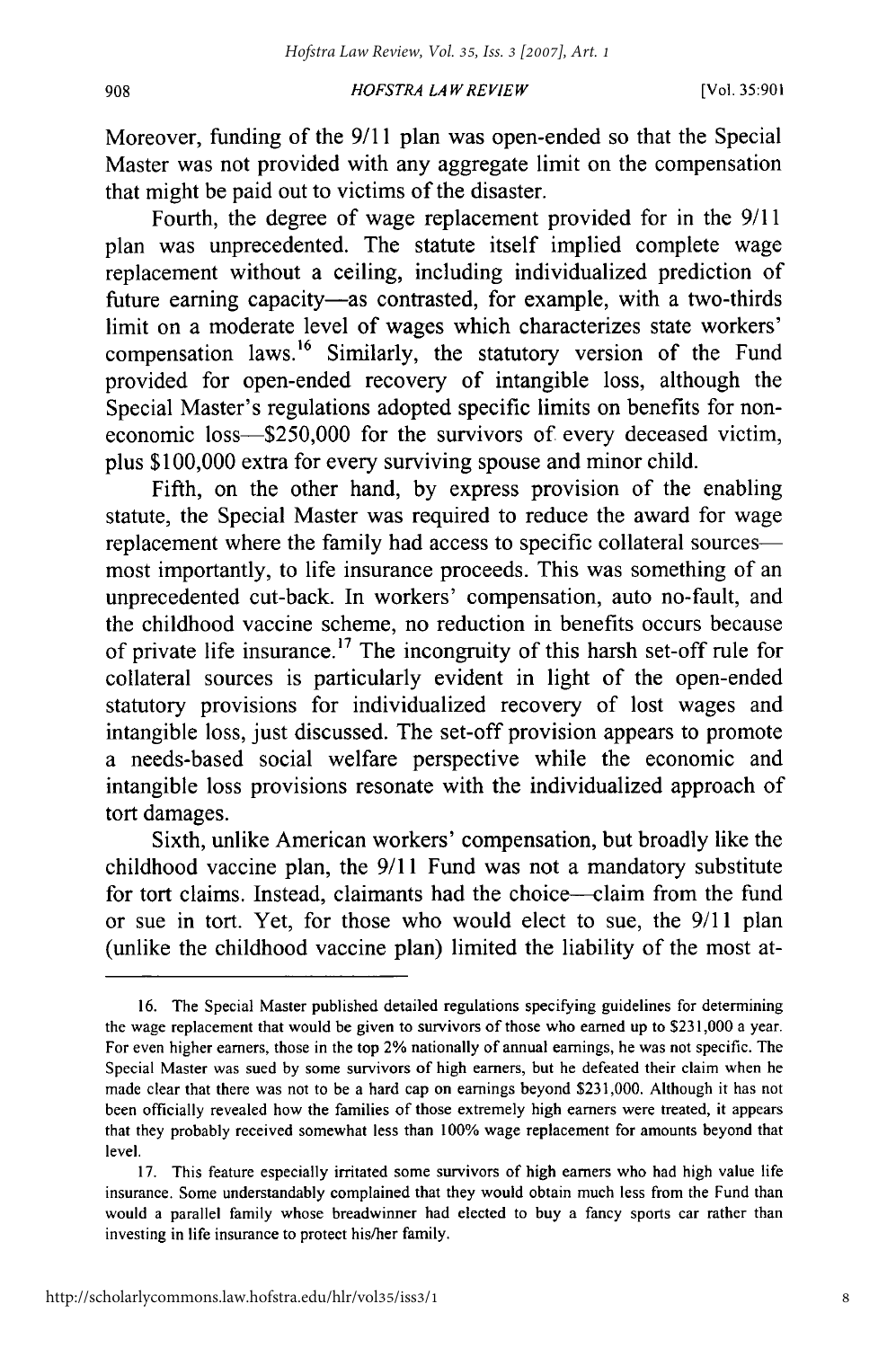#### COMPENSA TING THE VICTIMS OF TERRORIST A *CTS*

**2007]**

risk defendants (the two airlines whose planes were crashed) to the amount of their liability insurance policies at the time, which was \$1.5 billion per plane.<sup>18</sup> In fact, ninety-seven percent of the families of those killed by the **9/11** terrorists decided not to sue and to take what the fund provided.<sup>19</sup> Of the few who did sue, it is speculated that, although some were seeking "the truth" about what happened, others were families whose deceased loved one carried a great deal of life insurance.

Notwithstanding its peculiar treatment of collateral sources, the 9/11 plan's virtually unrestricted obligation on the part of the federal government to make good for personal harm on a no-fault basis is without precedent. But then, of course, many would argue that the nature of the event itself was unprecedented. In this regard, several facts bear emphasizing. One is the feared collapse of the airline industry if 9/11 victims primarily pursued their tort claims. Second is the existence of so many victims (nearly 3000 fatalities and many badly injured) who might be regarded as stand-ins for the entire nation in the sense that America itself was seen to be under attack by the 9/11 terrorists. Third are the arguable security failures on the part of the nation's intelligence services (although recriminations along these lines did not crystallize until after the plan was enacted). Viewed this way, perhaps the singular nature of both the event and the attendant compensation scheme converge.

Still, this does not mean that the plan's terms, either as broadly established by Congress, or as specifically implemented by the Special Master, were necessarily the ideal ones. To be sure, the 9/11 Fund struck gold in obtaining the services of an extraordinarily able administrator, Kenneth Feinberg, who subsequent to promulgating the implementing regulations, conducted nearly 1,000 individual hearings, along with numerous informational sessions, while serving without pay for the three years that the Fund was in existence.<sup>20</sup> Nonetheless, the upshot is that claimants received both extraordinarily large awards and at the same time strikingly different sums: Death benefit awards averaged \$2.1 million, and ranged from \$250,000 to \$7.1 million.<sup>2</sup>

**<sup>18.</sup>** This limit applied to all tort claims, including property damages and business interruption claims that might be brought against defendants, not just claims for death and personal injury.

**<sup>19.</sup> KENNETH** R. FEINBERG **ET AL.,** DEP'T OF JUSTICE, FINAL REPORT OF THE **SPECIAL** MASTER FOR THE SEPTEMBER **11** TH VICTIM **COMPENSATION FUND** OF 2001 1 (2004), *available at* http://www.usdoj.gov/final-report.pdf [hereinafter FEINBERG, FINAL REPORT].

<sup>20.</sup> His experiences in administering the Fund are recounted in **KENNETH** R. FEINBERG, WHAT IS LIFE WORTH?: THE **UNPRECEDENTED** EFFORT TO **COMPENSATE** THE **VICTIMS** OF **9/11** (2005).

<sup>2</sup>**1.** FEINBERG, FINAL REPORT, *supra* note 19, at 110.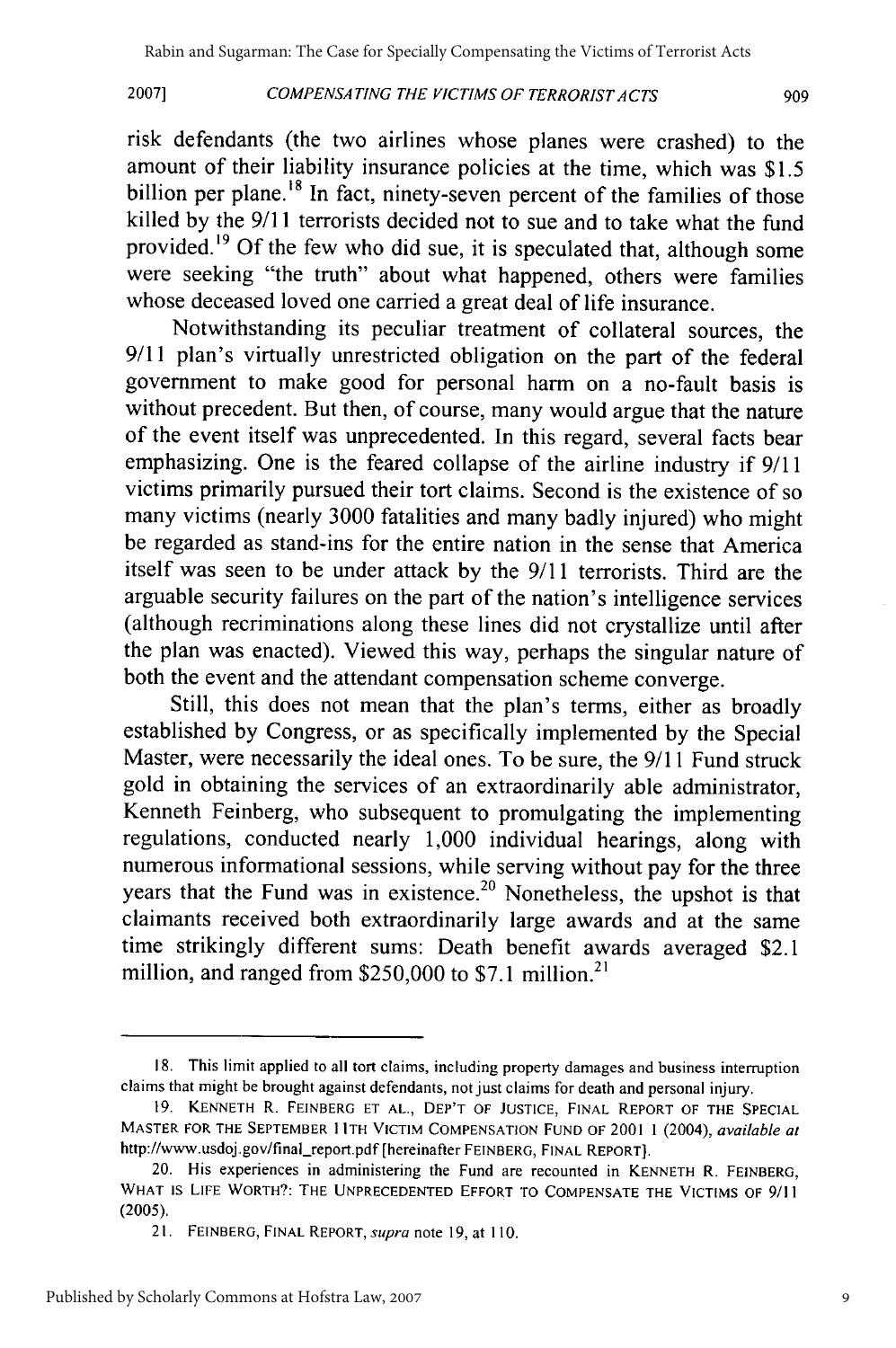#### *HOFS TRA LAW RE VIEW* [Vol. **35:901 <sup>910</sup>**

As a basic compensation mechanism, the Fund's above-average awards dwarf other schemes. After all, investing \$2 million a year at 5% yields \$100,000 in annual income, which is roughly twice the average American household income level (to say nothing of the fact that a substantially higher annual yield could be achieved by turning \$2 million into an annuity for the expected remaining lives of the survivors). On the other hand, so long as Congress was unwilling to preclude recourse to tort, it is not at all clear how many would have elected to receive compensation from the Fund, rather than sue in tort, were its benefits far more modest.

This suggests to us that Feinberg was put in a position of pursuing three quite inconsistent goals. First, he was charged with being generous enough to seduce claimants away from the tort route-which he did by awarding full (or nearly full) wage replacement. Second, he was charged with acknowledging the equal dignity of the each life lost-which he did by awarding a fixed minimum of \$250,000 in intangible loss to the surviving family members of every decedent. Third, he was charged with assuring that every surviving family had its basic income needs provided for-which he pursued partly by reducing benefits for those who needed less when they had life insurance and partly through the perhaps plausible argument that those with higher fixed living costs needed more money.

But overall, it seems fair to say that to entice people away from court, Feinberg covered well more than their basic needs, and by rewarding families differently when their loved ones had very different earnings histories, he moved sharply away from a principle of treating each life as of equal value. Subsequently, Feinberg has said that he would rather have provided a similar lump sum to each surviving family, and yet, depending on how large that sum would be, the plan would have risked failing to serve his overriding objective of persuading the vast majority of claimants to avoid the uncertainty and anguish of protracted tort litigation.

### III. **POSSIBILITIES** FOR THE FUTURE

### *A. An Ongoing Fund for Victims of Terrorism*

Should the United States adopt an ex ante scheme to compensate future victims of terrorism? In designing such a legislative compensation scheme, one would have to begin with the question of defining the compensable event-that is, designating the class of beneficiaries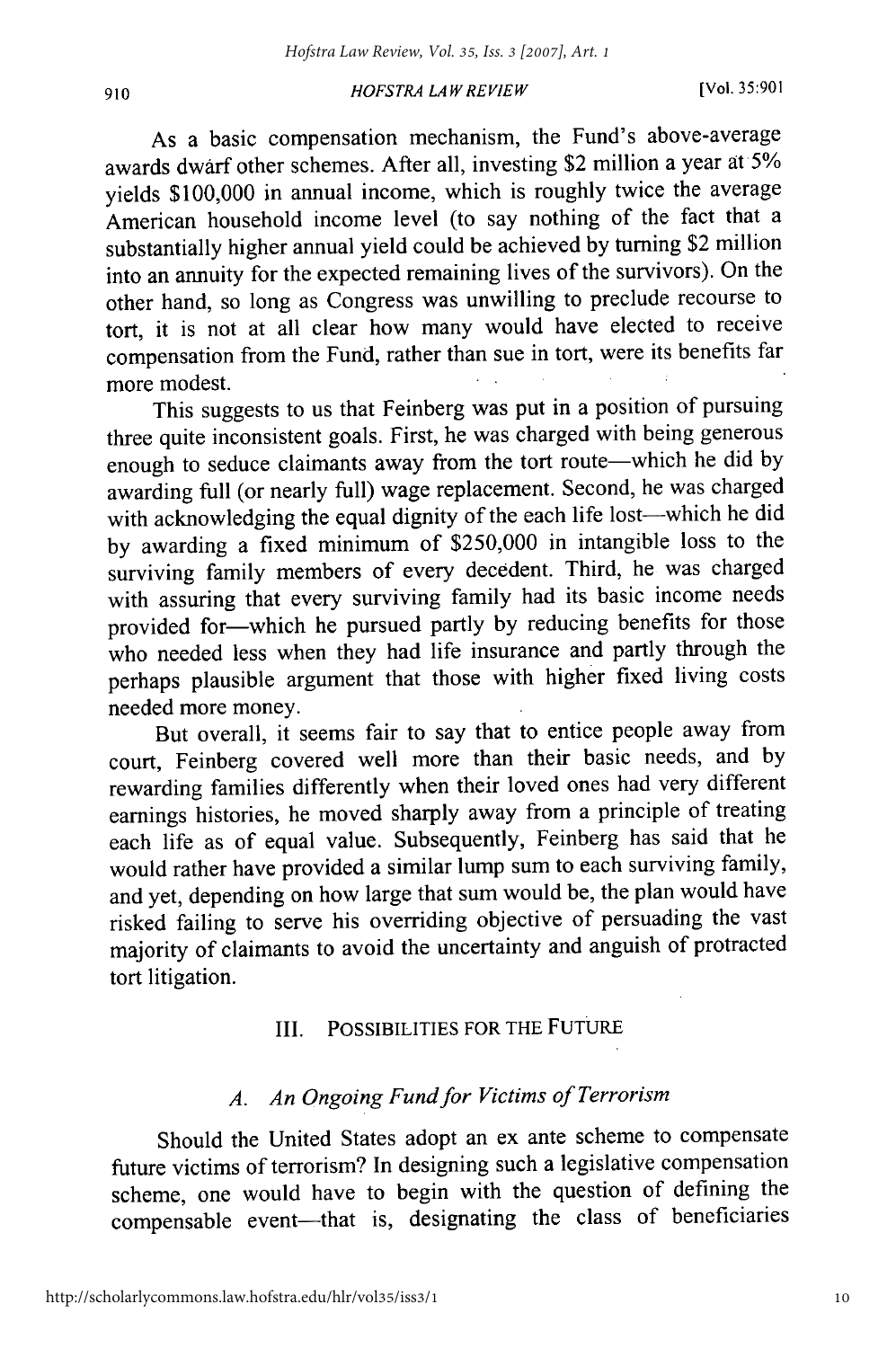#### COMPENSATING THE VICTIMS OF TERRORISTACTS **2007]**

entitled to recover. This turns out to be a complex question. Should the entire range of potential incidents, from street corner explosions to catastrophic attacks, fall within the purview of the plan? Or should recovery be limited to victims of "mass" attacks, however that might be defined?

There is another dimension to this question, as well. As recent killing sprees illustrate, the conceptual boundaries of "terrorism" are far from self-evident. If there is to be a separate category of "terrorists" that is not to include all killers, surely the 9/11 perpetrators, who were politically motivated outsiders who attacked a democratic nation by deliberately taking the lives of innocent civilians, belong in that category. The same goes for those who blew up buses in London and the train station in Madrid. But is the American Unabomber, who, acting from very different motivations, undoubtedly "terrorized" people for years with his seemingly random acts of homicide, also properly labeled in this way? And what of other serial killers or schoolyard killers who gun down large numbers of fellow students? Are they "terrorists" for purposes of an ex ante compensation scheme?

There are foreign models that offer some insights into the purposes that might be served by compensation for terrorist victims. In Israel, those suffering fatal injuries in terrorist incidents of any sort are treated identically to soldiers killed in the line of battle.<sup>22</sup> The surviving family receives a flat death benefit award and an array of supplementary economic benefits such as educational grants for surviving children-but no recovery for intangible loss. The underlying premise is that any victim of terrorism, under the conditions of life in Israel, is tantamount to a fallen soldier in war. This may have special resonance in Israel where mandatory military service itself is a strong feature of citizenship (at least among Israeli Jews). More broadly, however, just as soldiers receive what are, in effect, special forms of benefits for injuries and death suffered in the course of military service (their job), so, too, civilian victims are awarded these forms of benefits in recognition of the hazards of life in that society.

In Northern Ireland, victims of terrorism are compensated through a more general compensation scheme for victims of violent crimes.<sup>23</sup> More generous than comparable American plans, the Northern Ireland scheme (as in Israel) provides a workers' compensation type of scheduled benefits plus a modest level of additional recovery, in the Irish case for

<sup>22.</sup> *See* Rabin, *The September 11th Victim Compensation Fund, supra* note **1,** at 793-94.

<sup>23.</sup> *Id.* at 794-95.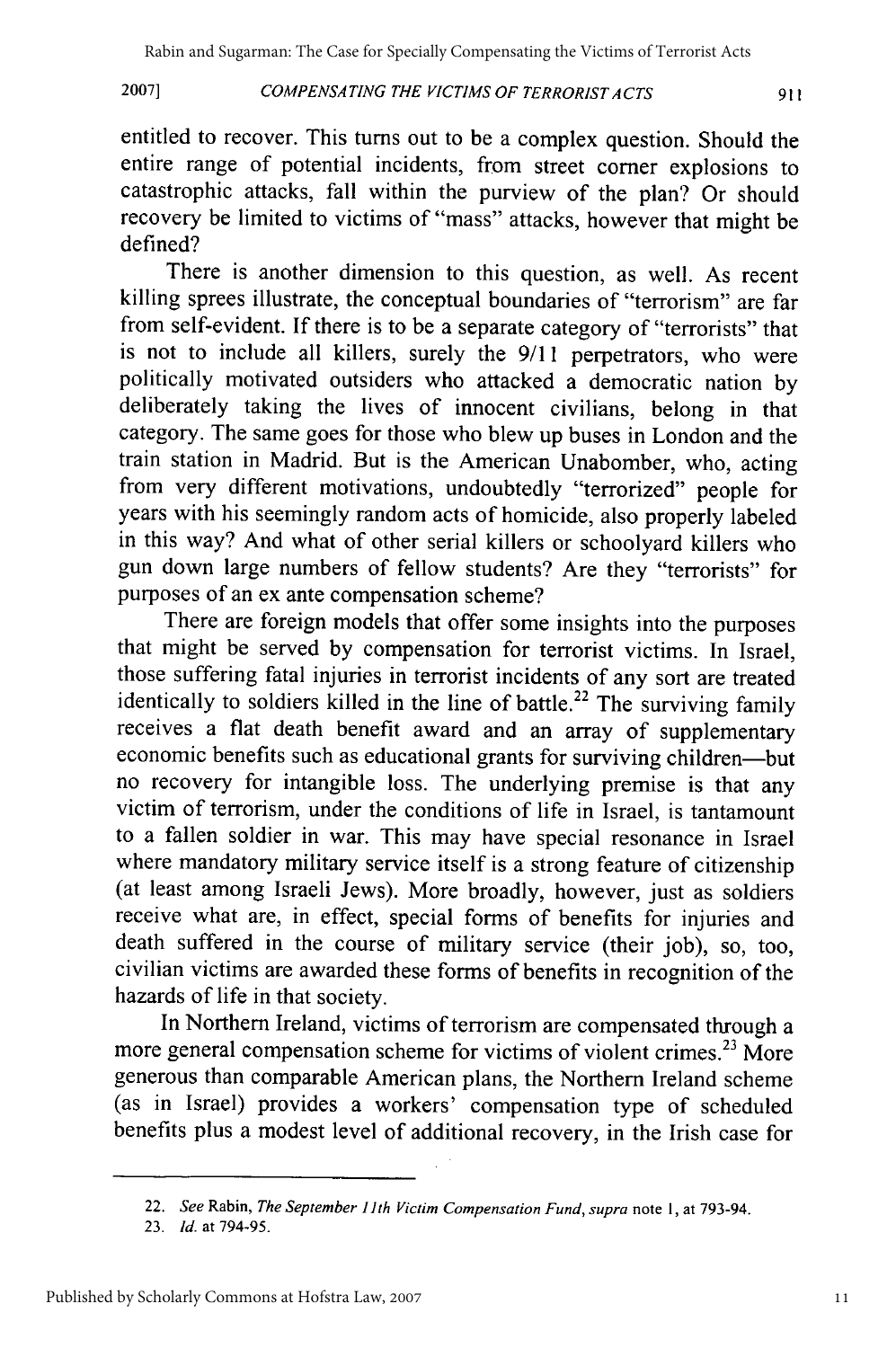#### *HOFSTRA LAW REVIEW*

intangible loss. The premise of the plan is that terrorist acts are one important instance of criminal violence to which citizens are more generally at risk in that society.

Neither of these analogies seems altogether apt for the United States however. First, the United States, fortunately, is not suffering from the routine terrorism experienced in those other two nations. Second, most Americans never serve in the military and victims like those killed on **9/11** (or in the Oklahoma City federal building bombing) just do not culturally feel like soldiers to us. They do feel like victims of criminal acts, but as already noted, other Americans who are victims of heinous crimes are far more meagerly compensated, if at all-and by state plans not a national scheme.

To be sure, one could well argue that the state owes its citizens general protection from violent acts-either through preventive measures or, if they fail, through compensation for basic needs. As a moral proposition, this principle may have considerable appeal, although it opens the door to a wide array of vexing questions, ranging from whether the victim's level of need should be taken into account in determining eligibility, to whether an expectation of reasonable selfprotective conduct should serve as a threshold for entitlement to benefits. But as a practical matter, in American society, where violent crime is pervasive, an expansive obligation at the national level to compensate for need-based injuries from violent activity--compensating victims of terrorism, in other words, as a subset of this more broadlyconceived government obligation-is probably not a realistic option.

#### *B. An Ad Hoc Fund*

If an ex ante plan is not in the cards for America, what about the desirability of ex post adoption of further ad hoc compensation schemes if new tragedies like 9/11 were to occur? At the outset, one can predict that short of truly enormous catastrophes like 9/11, any such Congressional response is highly unlikely: Efforts to secure ad hoc legislative compensation schemes for recent instances of mass victimization, ranging from Oklahoma City to asbestos exposures, have all fallen flat.

But what if there is another event on the scale of 9/11? Suppose terrorists contaminate the water supply in a city and kill thousands or do the same by exploding a small-scale "dirty" atomic bomb? While an analogy to 9/11 could of course be drawn, there is, as well, the awkwardness of the analogy to the aftermath of Hurricane Katrina.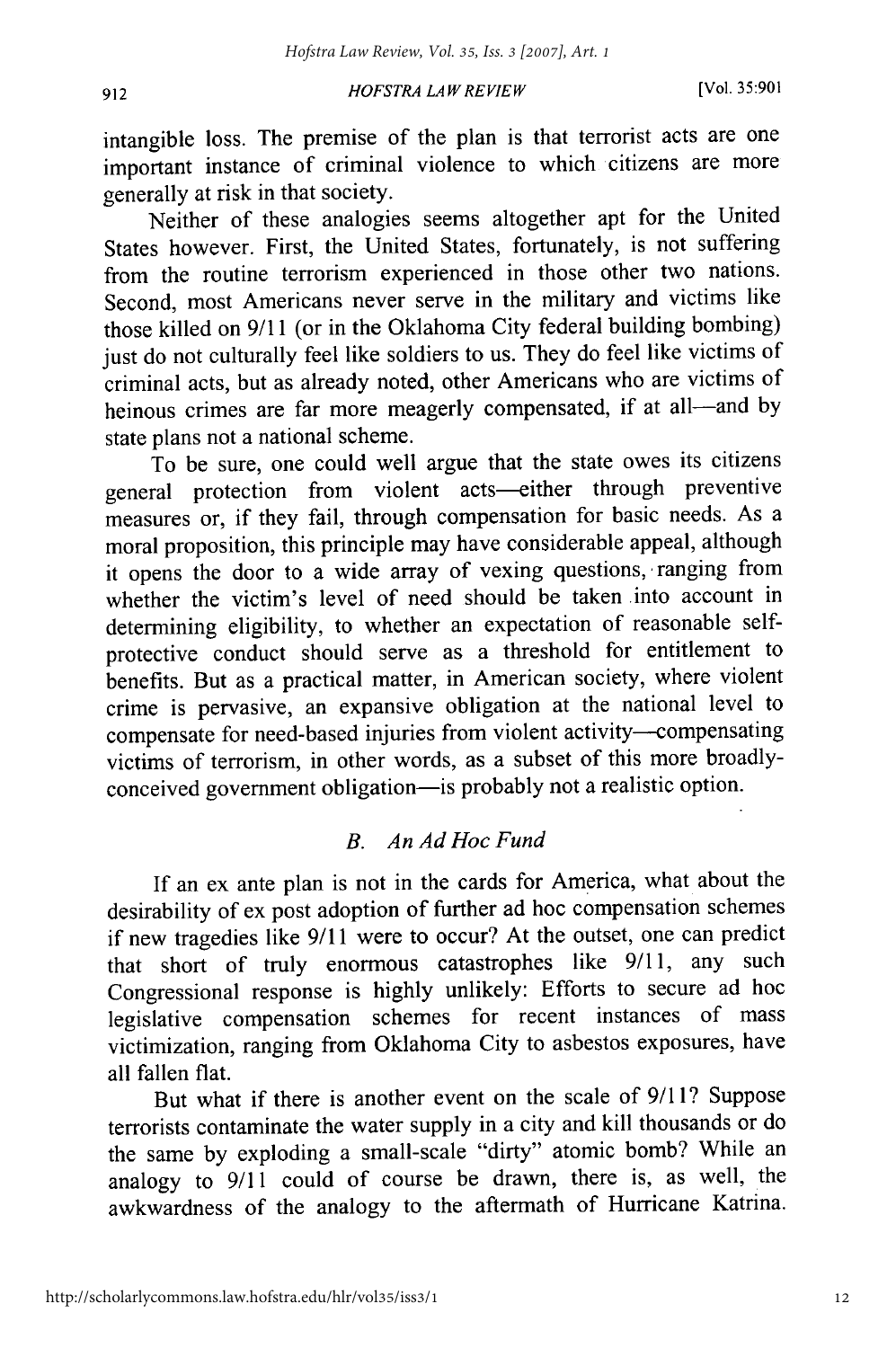#### COMPENSATING THE VICTIMS OF TERRORIST ACTS **2007]**

There, more than 1000 people were killed, and yet nothing special whatsoever has been provided to acknowledge the dignity of the victims, or to assure basic compensation to their survivors. Perhaps this is explained by the fact that people knew they lived in an area at risk for hurricanes (and yet what is one to make of the knowledge New Yorkers had of the previous attack on the World Trade Center?). Perhaps, the indifference to Katrina victims is realistically explained by the predominant racial and socioeconomic status of the victims, but this is too odious to accept as a matter of principle. Or, perhaps the indifference is explained by the absence of a perceived need to insulate a vital industry like the airlines from liability in the case of Katrina.<sup>24</sup>

In the end, we are left with the point that the **9/11** Fund emerged from a catastrophe that touched the collective conscience of the nation as no other since Pearl Harbor. This does not seem a solid foundation for the future, offering nothing by way of principle. It implies only that we can do little more than hold open the prospect of limited recourse to ad hoc compensation, recognizing that any such recourse should turn on terrorist acts of a magnitude that rends the fabric of a communal sense of security.

Alas, from that vantage point, even in the case of a catastrophic event of personal harm, an ad hoc fund by its very nature runs a substantial risk of being myopic in design—fixated with excessive particularity on the event at hand. In this regard, the 9/11 Fund provides a cautionary note. The enactment tried to be all things to all stakeholders, and the result was a fund with deep internal contradictions: A hybrid mix of tort-type and social welfare provisions. Congress reacted spontaneously with no sense of "distance" from the event. While we would not dismiss out of hand the symbolic importance, let alone the need-based claims, for a government response to truly catastrophic human loss, an ad hoc strategy seems inapt for addressing terrorismrelated incidents—other than the most catastrophic—that might arise in the future.

### IV. CONCLUSION

We return to the question implicit in our earlier survey of default systems-tort and social welfare-for addressing victims of accidental

<sup>24.</sup> This way of distinguishing **9/11** from Katrina implies that pressure to governmentally compensate victims of, say, a "dirty" bomb or contaminated water supply, would depend on what sort of defendants might otherwise be sued and not merely that such an attack is another example of mass death from terrorism.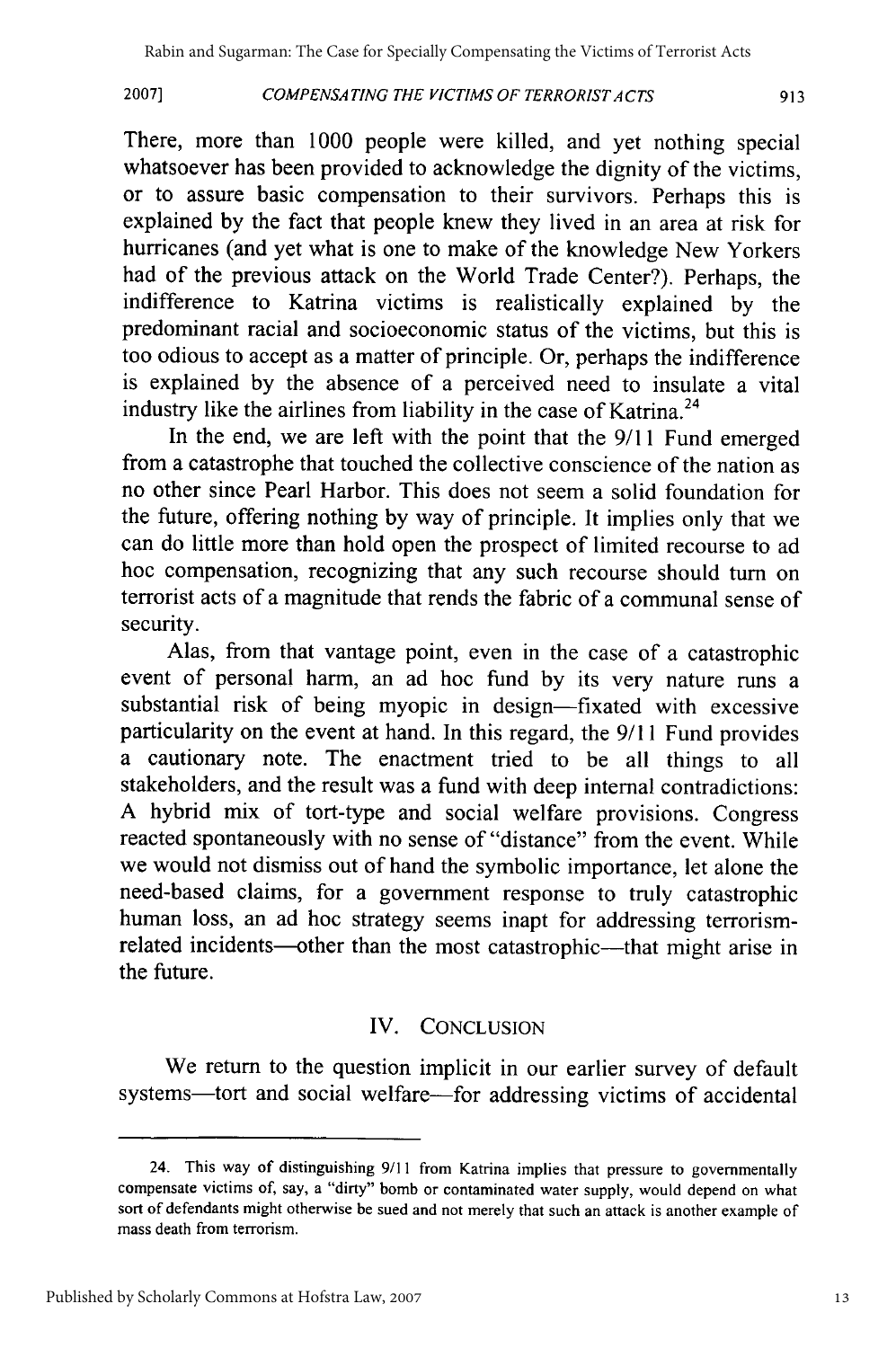#### *HOFSTRA LA W REVIEW*

harm across-the-board: Why single out terrorism victims, however defined, for special treatment? It is a difficult matter, perhaps ultimately only a question of realpolitik, to distinguish between 9/11 victims and Oklahoma City victims.

Indeed, as we have suggested, it is no less difficult to make the case for special treatment of victims of terrorism when compared to victims of a natural disaster like Hurricane Katrina.

Victims of a natural disaster, whether flood, earthquake or tornado, may be in a better position to self-insure through first-party insurance for property damage or commercial loss than victims of terrorism.<sup>25</sup> But there is no basis for expecting these potential victims of natural disaster to have greater first party coverage against *personal injury or death-in* particular, life insurance, private health insurance, or wage replacement insurance—than victims of terrorism.

Similarly, under most circumstances, victims of natural disasters are likely to find inadequate redress in tort. The Act of God doctrine is, of course, a longstanding recognition of this compensation gap. To be sure, on occasion there may be collateral tort claims of inadequate protective measures by federal or state governmental entities-the failure to adequately maintain a dam or inspect a building. But this is equally the case in terrorism scenarios; there, the claim against government might be inadequate intelligence estimates or substandard policing activities. In either domain, the collateral claims, even if colorable, run up against formidable governmental defenses of discretionary acts.

Beyond the continuing traumatic reverberations of 9/11, life goes on, including the random acts of nature and venal individuals that pose a low-probability risk to all of us. In our view, this suggests that a better political response to the compensation needs of terrorist victims would be a more robust government commitment to a richer default scheme. We have in mind a mixed strategy of creating private incentives to selfinsurance and affording greater baseline social welfare protection to injury victims, whatever the source of personal harm. As we see it, that would go a long way towards eliminating any need to design a plan specifically for victims of terrorism along the lines of the  $9/11$  Fund.<sup>26</sup>

914

<sup>25.</sup> In this respect notice that the United States government is now involved in assuring financially feasible property insurance against terrorism risks just as it for decades has subsidized property insurance against flood risks.

<sup>26.</sup> We would not want to be taken as suggesting that earlier, or future, legislative no-fault systems are unwise as a matter of general principle. On the contrary, in the conduct of enterprise, where some activities generate statistically predictable risk, there is, at times, a substantial case for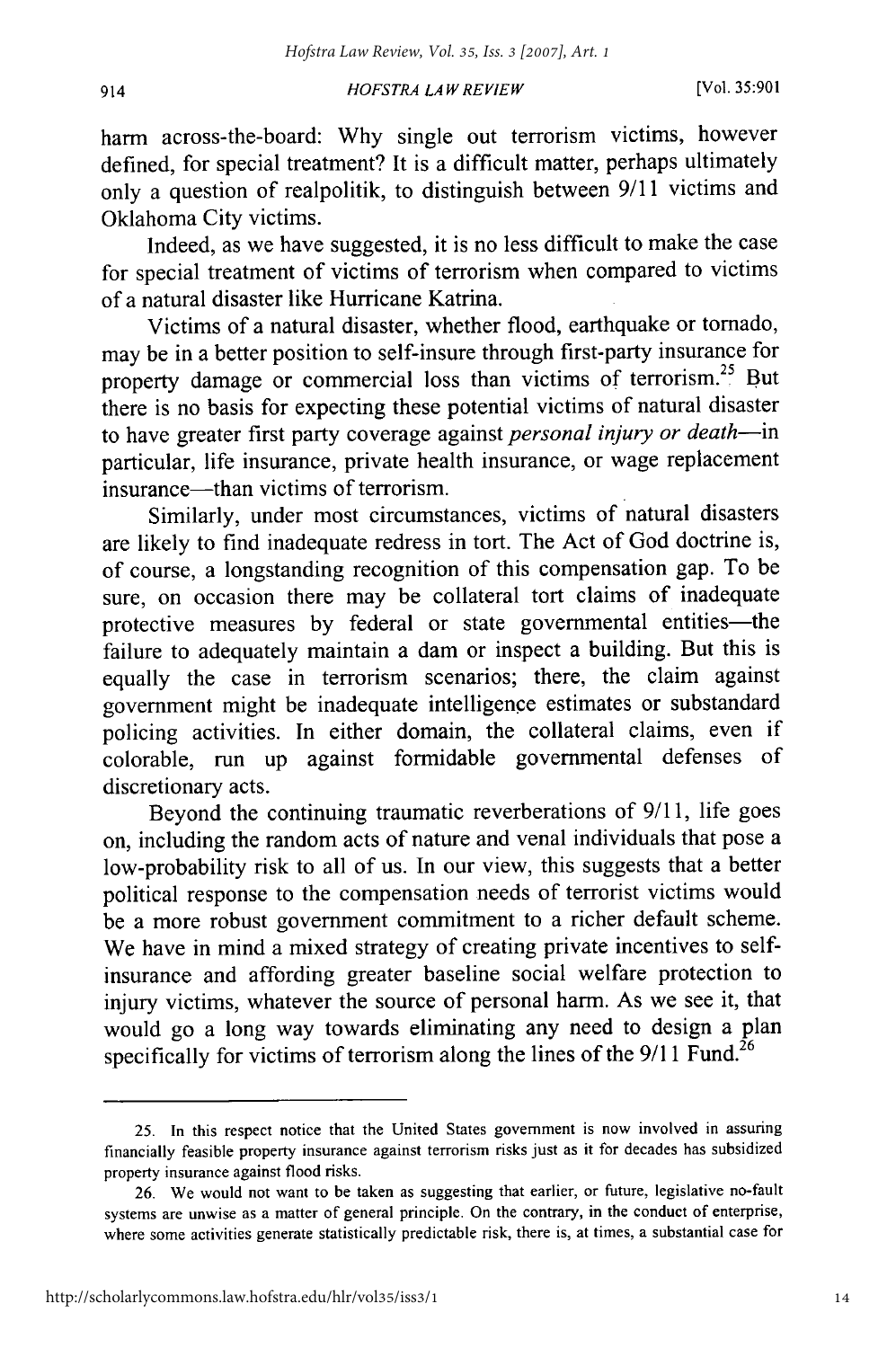**2007]**

#### *COMPENSATING THE VICTIMS OF TERRORISTACTS*

And should truly catastrophic terrorist harm occur, leading Congress to conclude that an ad hoc compensation plan should be created, our instinct is that such a plan should track the singular occasion for its adoption-that is, an assault on our collective sense of community. Accordingly, such a plan would premise compensation on the traditional legislative no-fault model of recognizing basic needs, rather than the hybrid tort/social welfare model of 9/11.

Moreover, if this limited occasion for an ad hoc fund were to arise, it is our view that recovery under the plan should be exclusive, precluding any right of recovery--other than against the terrorists themselves-under tort law. In this way, the plan's benefits need not be made extra-generous solely for the purpose of inducing individuals to give up their tort claims. Besides, one must be mindful that, if there were a large catastrophic terrorist event for which some American deeppocket defendants were being held liable in tort, their pockets are likely not going to be deep enough, with the result that the firm(s) would likely be forced into bankruptcy and victim claimants would be left with considerably lower recovery than their tort claims nominally were worth. In such settings, a forced shift to a non-fault based, prompt-paying, scheme that attends to basic needs could, in the end, be at least as beneficial for most victim families. Finally, were one concerned about the tort-preclusive effect of immunizing egregiously at-fault deep-pocket defendants, the ad hoc fund could be given a right of reimbursement against a wrongdoer, the end-effect of which would also probably drive any such firm into bankruptcy.

But this may be drawing us into details that should await another day. For now it may be best to conclude by thinking about our soldiers now being killed by suicide bombings in Iraq. Many of them were trained by our military to acquire skills that would have enabled them, had they lived, to go on to reasonably well-paid technical jobs in the private sector. Yet, the military survival benefits actually provided to their families fail to acknowledge their lost future income potential. This suggests yet one final reason, from a fairness perspective, for avoiding in any future catastrophic loss scenario the mandate of the 9/11 Fund to individualize benefits, and instead argues for adhering to a basic needs approach.

no-fault compensation, which constitutes an insurance system that can be funded by the riskgenerators.